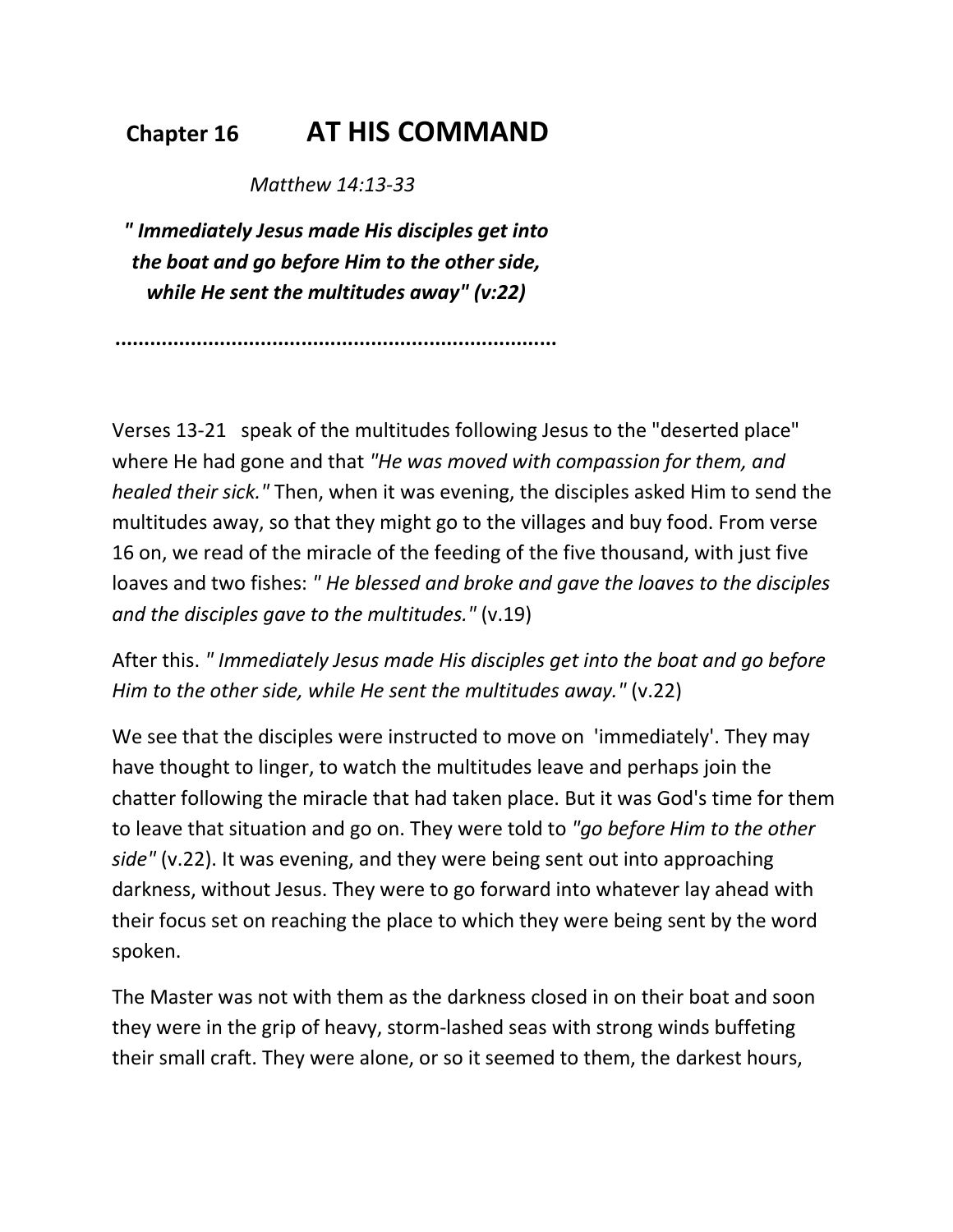know to be the hardest time to keep going, and then, only then, when at their lowest ebb, did Jesus reveal His presence.

However alone we may feel when the 'storms' of life buffet us and when it seems that He is not aware, He is in full control, His 'finger' is on the situation. He is able to step in at any moment, and, in His perfect time. Will do so. He is Almighty God and the 'storms' are subject to His will; they must obey.

Much of scripture puts into focus the things we set our hearts and minds on. Will we, in our storms, focus on Christ our Saviour and Lord, and on His never-failing faithfulness, instead of on our situation; encouraging ourselves in the assurance that He will bring about His good will in it, and that His promise is " As your days, so shall your strength be."( Deuteronomy 33: 25).

We may reflect on the fact that the boat was, in spite of the storm, proceeding in the right direction Jesus gave them. - *'go to the other side'* and they were doing that, in spite of the tremendous opposition of the storm against them. If they had decided to abandon the instruction of Jesus and to turn around and go back, the boat may well have been swamped and all could have been lost.

Surely the message here is, if God sends us in a certain direction, then we are to keep going, and not turn back in spite of it leading into a 'storm'. He may well let us battle the storm for quite a long time. The way may seem dark, and it may not seem we are making any progress: there may be opposition and even a complete absence of the awareness of His presence. We may seem to be alone, but his word assures us that this is not so.

May we be steadfast in trust that His perfect purpose is being worked out in the storm, although it may not be, at the time, at all evident to us. Let us *"walk by faith, and not by sight"* (2 Corinthians 5:7), choosing obedience to the way He has shown.

*"... God is faithful, who will not allow you to be tempted beyond what you are able, but with temptation will also make the way of escape, that you may be able to bear it."* ( 1 Corinthians 10: 13)